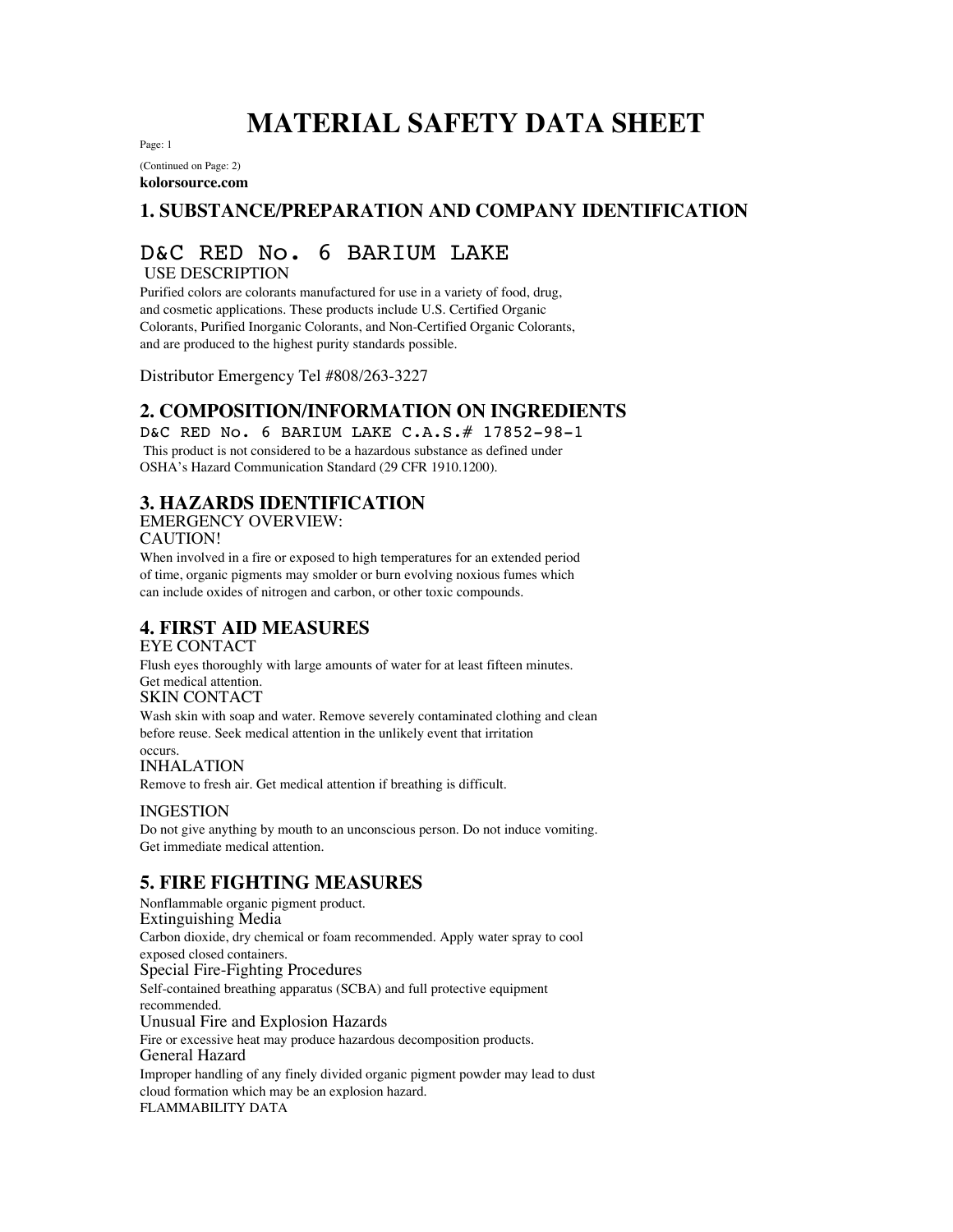Flash Point: Non-flammable material Flammability Limits: No data Autoignition Temerature: No data Dust Cloud Ignition Temperature: No data Dust Layer Ignition Temperature: No data NFPA RATINGS HMIS RATINGS Health: 0 Health: 0

Flammability: 1 Flammability: 1 Reactivity: 0 Reactivity: 0

#### **6. ACCIDENTAL RELEASE MEASURES**

#### Small Spill

For dry powder spills, inert materials such as sand may be added to control dusting prior to cleanup. Industrial grade vacuum sweepers are also recommended. Place spilled material into appropriate waste containers for disposal.

Large Spill

Contain spilled material immediately with an inert substance such as sand or earth. Use plastic or aluminum shovel to transfer diluted waste material into appropriate containers for disposal.

Airborne organic pigment dust may be an explosion hazard. Secure possible sources of ignition and avoid dusting.

## **7. HANDLING AND STORAGE**

#### Handling

Avoid employee exposure through the use of appropriate engineering controls and good industrial hygiene practices.

Storage

Store in a moderately cool, dry, well-ventilated area away from direct sources of heat. Empty containers may contain product residues and should be handled appropriately. Position containers so that any labelling information is visible.

## **8. EXPOSURE CONTROLS/PERSONAL PROTECTION**

Engineering Controls

The use of local exhaust ventilation is recommended.

Personal Protection

NIOSH approved dust respirators are recommended when handling in areas of pigment dusting. Safety glasses are also recommended. Impervious clothing should be worn when gross contact is likely, such as when cleaning up spills of large amounts.

#### Exposure Limits

There are no ACGIH TLV's or OSHA PEL's established for this product. The OSHA PEL for nuisance dust is 15 mg/m3 (total dust), and 5 mg/m3 (respirable dust) recommended. The recommended ACGIH TLV for nuisance dust is 10 mg/m3.

#### **9. PHYSICAL AND CHEMICAL PROPERTIES**

APPEARANCE: Finely divided powder COLOR: Red MELTING POINT: No data SOLUBILITY: Insoluble PERCENT VOLATILE: None VAPOR PRESSURE: Not applicable BOILING POINT: No data MOLECULAR FORMULA: C18H12N2O6S.Ca VOLATILE ORGANIC COMPOUNDS (VOC's): None

## **10. STABILITY AND REACTIVITY**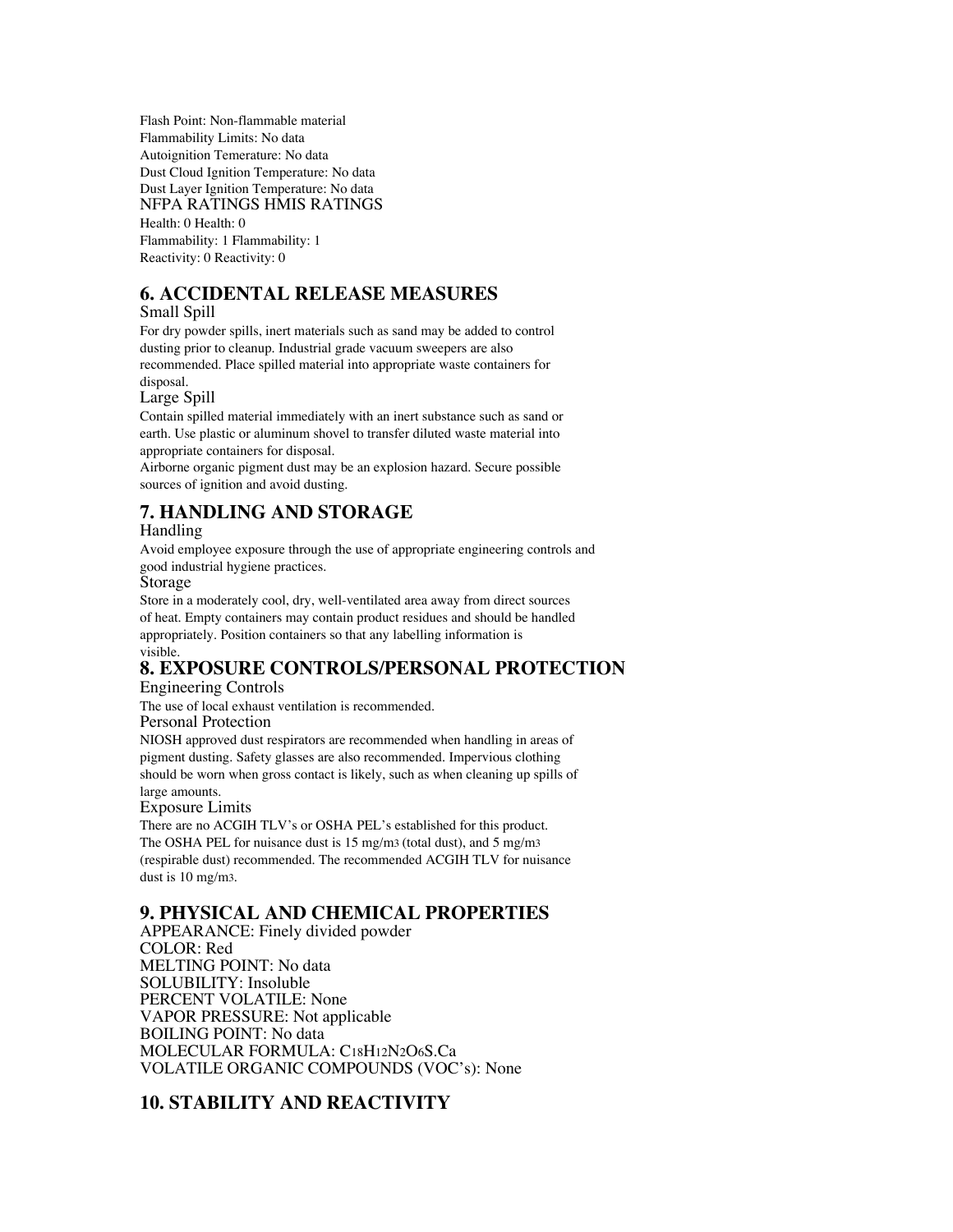#### GENERAL:

This product is a stable compound and hazardous polymerization will not occur. INCOMPATABILITY:

Avoid strong oxidizing agents such as peroxides, chlorates, perchlorates, nitrates, and permanganates. Oxidizing materials may vigorously evolve oxygen in large amounts.

#### HAZARDOUS DECOMPOSITION PRODUCTS:

When involved in a fire, burning organic pigments may evolve noxious gases which are toxic. These compounds may include carbon monoxide, carbon dioxide, nitrous oxides, or hydrogen chloride, depending on the pigment type.

#### **11. TOXICOLOGICAL INFORMATION**

GENERAL

#### GENERAL

Based upon industry-wide experience over many years of manufacturing and published toxicological studies, cosmetic pigments in general are considered to have low levels of toxicity. There is no evidence of harmful effects from available information.

There are no established permissible exposure limits for this product. Sun Chemical Corporation have not performed any animal testing on this material in the last 5 years.

ACUTE (SHORT-TERM) TOXICITY

Skin contact: Irritation not expected. No evidence of harmful effects from available information.

Eye contact: Irritation not expected. High dust concentrations may cause mechanical irritation, as is typical with any finely divided powder.

Inhalation: Not expected to be an inhalation hazard. Excessive levels of dusts may result in discomfort after repeated or prolonged exposures.

Ingestion: No adverse effects known, and is believed to be practically non-toxic by ingestion. Based upon data from similar products, the acute oral LD50 value is expected to be greater than 2,000 mg/kg.

CHRONIC (LONG-TERM) TOXICITY

No known published data available and no adverse effects expected. MUTAGENICITY

No mutagenic effects known or expected.

#### **12. ECOLOGICAL INFORMATION**

This product has not been evaluated for its ecotoxicity. However, the biodegredation of organic colorants under aerobic conditions is expected to be poor and there is no evidence to suggest they create any significant ecological problems when released into the environment. Since organic pigments are generally insoluble compounds, they are believed to have minimal bioaccumulation and bioavailablity characteristics.

## **13. DISPOSAL CONSIDERATIONS**

#### General

This product must be disposed of in accordance with all applicable federal, state and local regulations. Waste Management . Incineration or landfilling are recommended disposal techniques. Contact the state or local environmental agency for specific rules. . This product is not identified as a RCRA hazardous waste under 40 CFR 261, and is not regulated under CERCLA (Superfund).

## **14. TRANSPORT INFORMATION**

D.O.T. SHIPPING NAME (49 CFR 172.101-102)....: Not regulated

D.O.T. HAZARD CLASS (49 CFR 172.101-102).....: None

D.O.T. LABEL.................................: None

D.O.T. PLACARD...............................: None